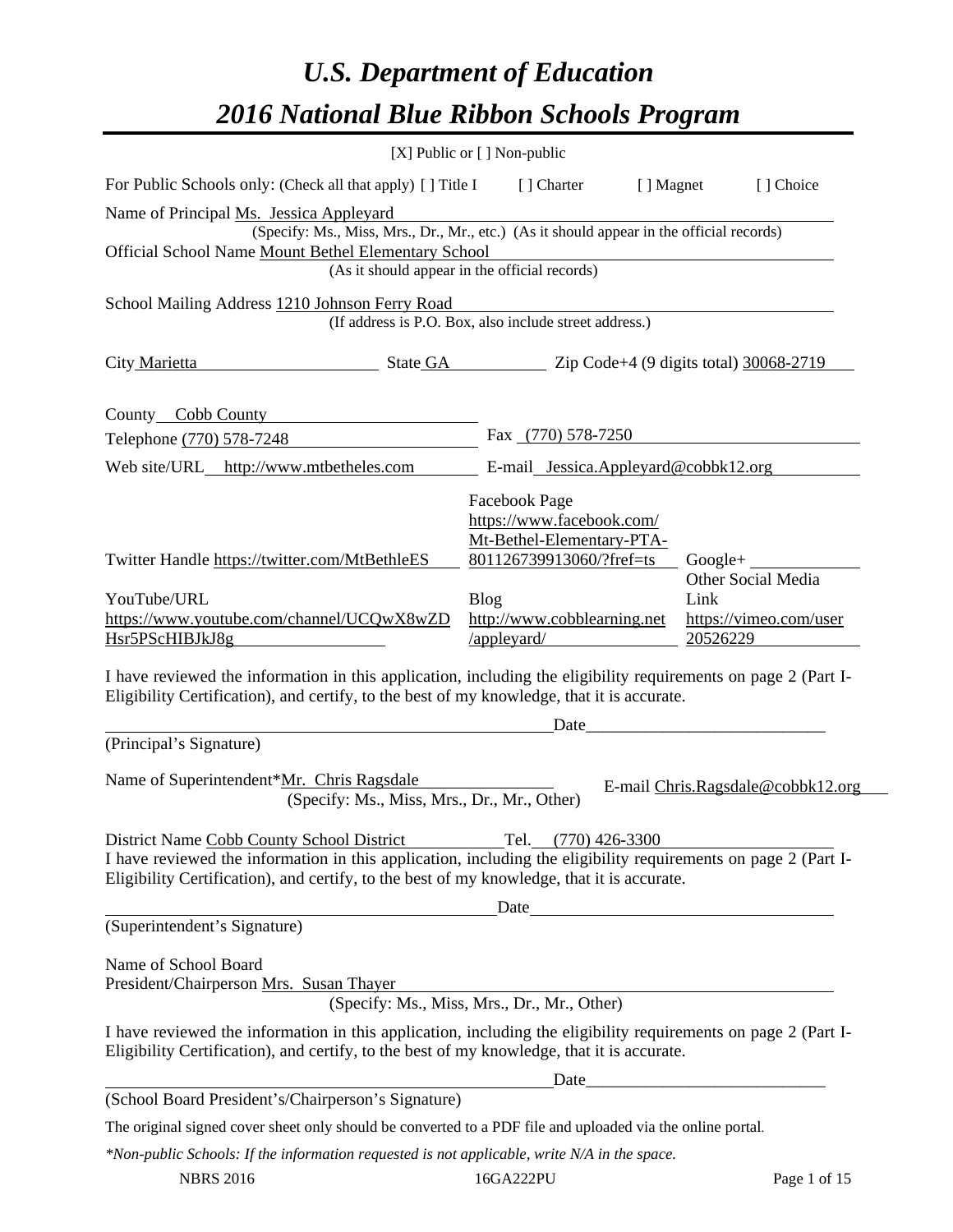The signatures on the first page of this application (cover page) certify that each of the statements below, concerning the school's eligibility and compliance with U.S. Department of Education and National Blue Ribbon Schools requirements, are true and correct.

- 1. The school configuration includes one or more of grades K-12. (Schools on the same campus with one principal, even a K-12 school, must apply as an entire school.)
- 2. The public school has met their state's accountability requirements (i.e., avoided sanctions) in participation, performance in reading (or English language arts) and mathematics, and other academic indicators (i.e., attendance rate and graduation rate) using the most recent accountability results available for the year prior to nomination.
- 3. To meet final eligibility, a public school must meet the state's accountability requirements (i.e., avoided sanctions) in participation, performance in reading (or English language arts) and mathematics, and other academic indicators (i.e., attendance rate and graduation rate) for the year in which they are nominated (2015-2016) and be certified by the state representative. Any status appeals must be resolved at least two weeks before the awards ceremony for the school to receive the award.
- 4. If the school includes grades 7 or higher, the school must have foreign language as a part of its curriculum.
- 5. The school has been in existence for five full years, that is, from at least September 2010 and each tested grade must have been part of the school for the past three years.
- 6. The nominated school has not received the National Blue Ribbon Schools award in the past five years: 2011, 2012, 2013, 2014, or 2015.
- 7. The nominated school has no history of testing irregularities, nor have charges of irregularities been brought against the school at the time of nomination. The U.S. Department of Education reserves the right to disqualify a school's application and/or rescind a school's award if irregularities are later discovered and proven by the state.
- 8. The nominated school or district is not refusing Office of Civil Rights (OCR) access to information necessary to investigate a civil rights complaint or to conduct a district-wide compliance review.
- 9. The OCR has not issued a violation letter of findings to the school district concluding that the nominated school or the district as a whole has violated one or more of the civil rights statutes. A violation letter of findings will not be considered outstanding if OCR has accepted a corrective action plan from the district to remedy the violation.
- 10. The U.S. Department of Justice does not have a pending suit alleging that the nominated school or the school district as a whole has violated one or more of the civil rights statutes or the Constitution's equal protection clause.
- 11. There are no findings of violations of the Individuals with Disabilities Education Act in a U.S. Department of Education monitoring report that apply to the school or school district in question; or if there are such findings, the state or district has corrected, or agreed to correct, the findings.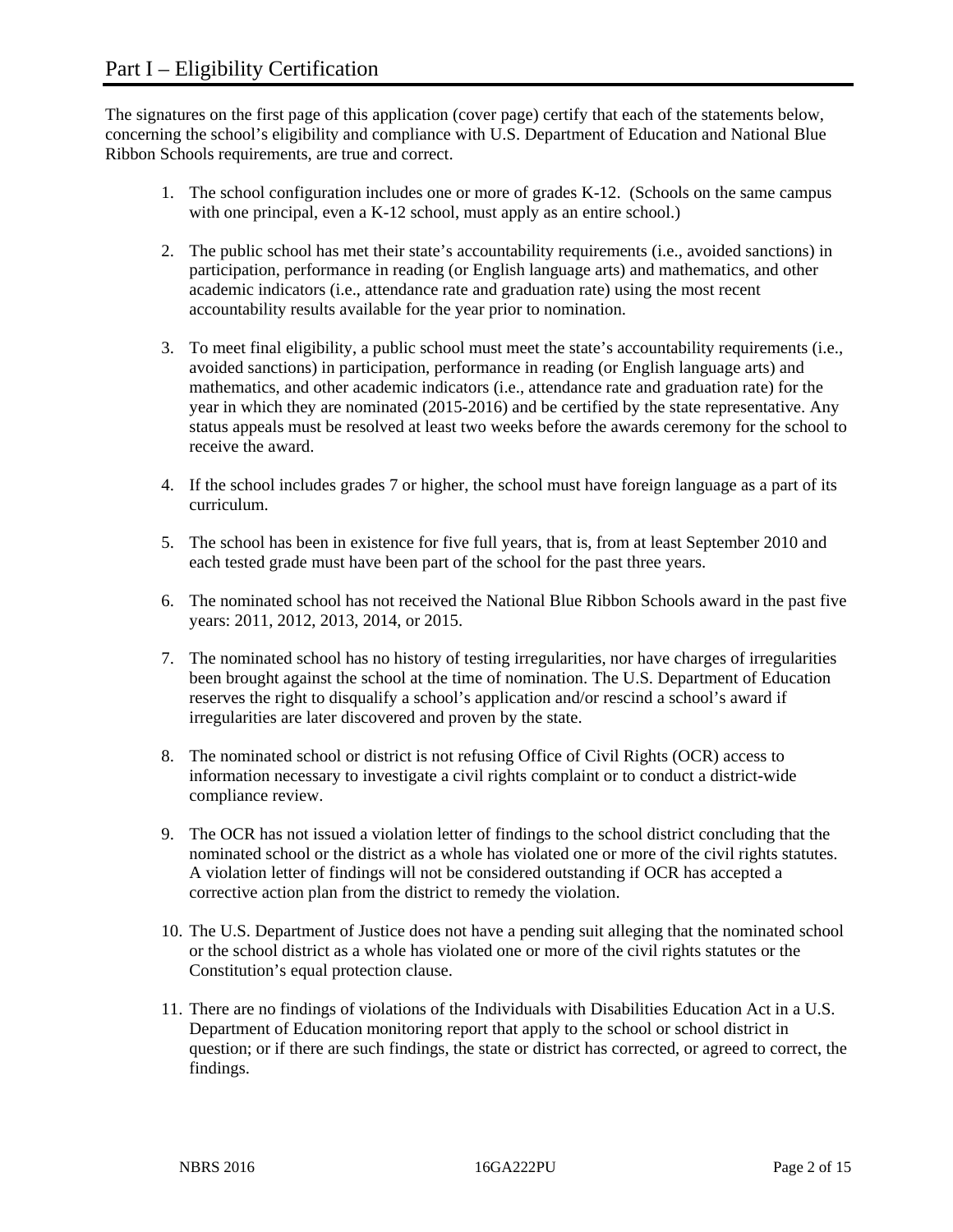#### **Data should be provided for the most recent school year (2015-2016) unless otherwise stated.**

#### **DISTRICT**

1. Number of schools in the district  $\qquad 67$  Elementary schools (includes K-8) (per district designation): 25 Middle/Junior high schools 16 High schools 0 K-12 schools

#### 108 TOTAL

**SCHOOL** (To be completed by all schools)

- 2. Category that best describes the area where the school is located:
	- [] Urban or large central city [ ] Suburban with characteristics typical of an urban area [X] Suburban [ ] Small city or town in a rural area [ ] Rural
- 3. Number of students as of October 1, 2015 enrolled at each grade level or its equivalent in applying school:

| Grade                           | # of         | # of Females | <b>Grade Total</b> |
|---------------------------------|--------------|--------------|--------------------|
|                                 | <b>Males</b> |              |                    |
| <b>PreK</b>                     | 0            | 0            | 0                  |
| $\mathbf K$                     | 80           | 87           | 167                |
| 1                               | 94           | 90           | 184                |
| $\overline{2}$                  | 97           | 79           | 176                |
| 3                               | 98           | 85           | 183                |
| 4                               | 89           | 109          | 198                |
| 5                               | 90           | 88           | 178                |
| 6                               | $\theta$     | $\theta$     | 0                  |
| 7                               | 0            | 0            | 0                  |
| 8                               | 0            | $\theta$     | 0                  |
| 9                               | 0            | 0            | $\theta$           |
| 10                              | 0            | 0            | $\Omega$           |
| 11                              | 0            | 0            | 0                  |
| 12 or higher                    | 0            | 0            | 0                  |
| <b>Total</b><br><b>Students</b> | 548          | 538          | 1086               |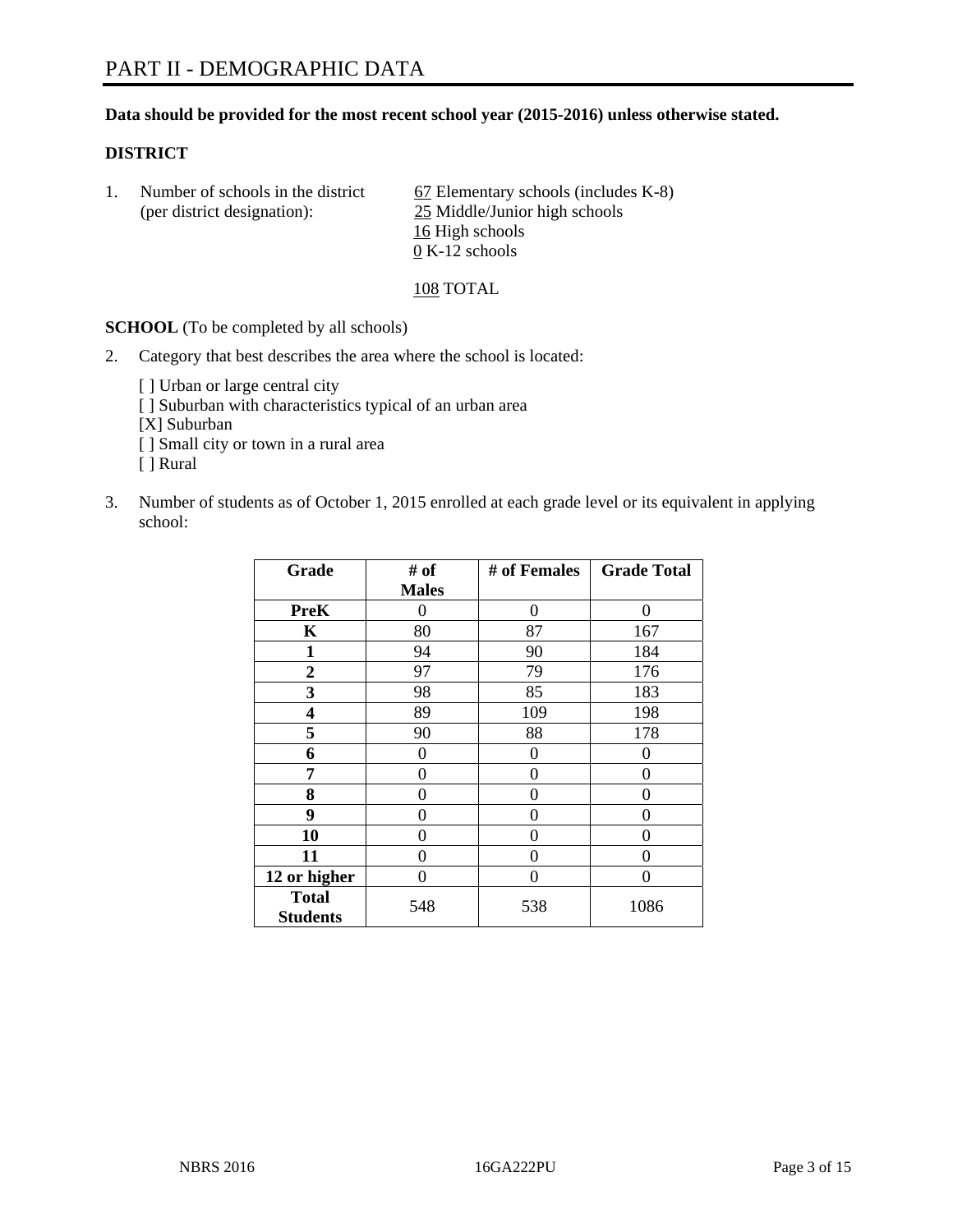the school: 12 % Asian

4. Racial/ethnic composition of  $\qquad 0 \%$  American Indian or Alaska Native 3 % Black or African American 5 % Hispanic or Latino 0 % Native Hawaiian or Other Pacific Islander 78 % White 2 % Two or more races **100 % Total** 

(Only these seven standard categories should be used to report the racial/ethnic composition of your school. The Final Guidance on Maintaining, Collecting, and Reporting Racial and Ethnic Data to the U.S. Department of Education published in the October 19, 2007 *Federal Register* provides definitions for each of the seven categories.)

5. Student turnover, or mobility rate, during the 2014 – 2015 school year: 5%

This rate should be calculated using the grid below. The answer to (6) is the mobility rate.

| <b>Steps For Determining Mobility Rate</b>         | Answer |  |
|----------------------------------------------------|--------|--|
| (1) Number of students who transferred to          |        |  |
| the school after October 1, 2014 until the         | 34     |  |
| end of the 2014-2015 school year                   |        |  |
| (2) Number of students who transferred             |        |  |
| <i>from</i> the school after October 1, 2014 until | 19     |  |
| the end of the 2014-2015 school year               |        |  |
| (3) Total of all transferred students [sum of      | 53     |  |
| rows $(1)$ and $(2)$ ]                             |        |  |
| (4) Total number of students in the school as      | 1025   |  |
| of October 1, 2014                                 |        |  |
| (5) Total transferred students in row (3)          | 0.052  |  |
| divided by total students in row (4)               |        |  |
| $(6)$ Amount in row $(5)$ multiplied by 100        | 5      |  |

6. English Language Learners (ELL) in the school:  $6\%$ 

69 Total number ELL

 Specify each non-English language represented in the school (separate languages by commas): Chinese, Farsi, French, German, Gujarati, Hindi, Japanese, Korean, Other Asian, Other European, Other Indian, Polish, Portuguese, Russian, Spanish, Swedish, Ukrainian, Vietnamese

- 7. Students eligible for free/reduced-priced meals: 3 % Total number students who qualify: 35
- 8. Students receiving special education services: 15 % 151 Total number of students served

Indicate below the number of students with disabilities according to conditions designated in the Individuals with Disabilities Education Act. Do not add additional conditions. It is possible that students may be classified in more than one condition.

| 8 Autism                              | 1 Orthopedic Impairment                       |
|---------------------------------------|-----------------------------------------------|
| 0 Deafness                            | 29 Other Health Impaired                      |
| 0 Deaf-Blindness                      | 53 Specific Learning Disability               |
| 15 Emotional Disturbance              | $\underline{0}$ Speech or Language Impairment |
| $0$ Hearing Impairment                | $Q$ Traumatic Brain Injury                    |
| 26 Mental Retardation                 | 1 Visual Impairment Including Blindness       |
| $\underline{0}$ Multiple Disabilities | 18 Developmentally Delayed                    |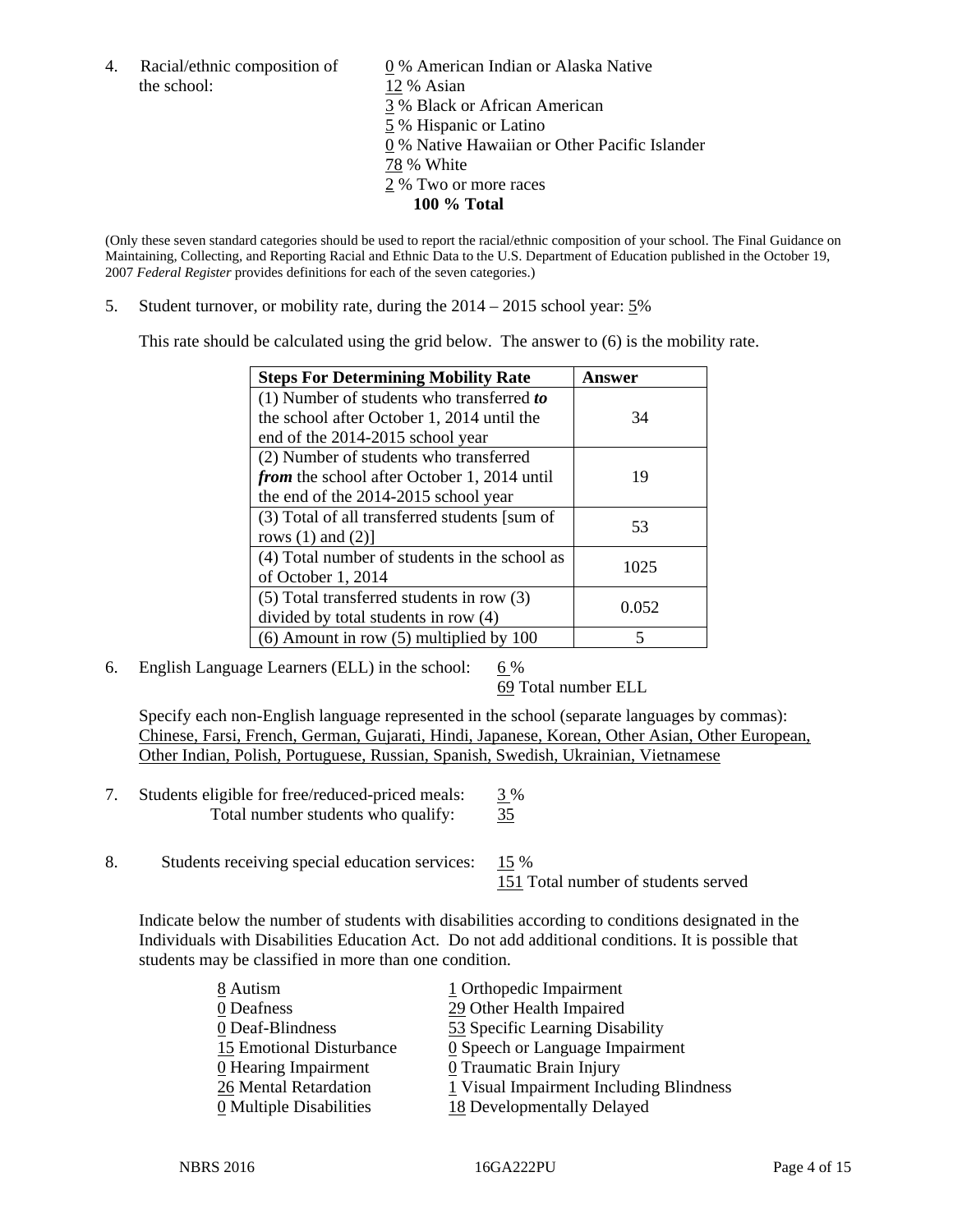- 9. Number of years the principal has been in her/his position at this school: 3
- 10. Use Full-Time Equivalents (FTEs), rounded to nearest whole numeral, to indicate the number of school staff in each of the categories below:

|                                       | <b>Number of Staff</b> |
|---------------------------------------|------------------------|
| Administrators                        |                        |
| Classroom teachers                    | 47                     |
| Resource teachers/specialists         |                        |
| e.g., reading, math, science, special | 25                     |
| education, enrichment, technology,    |                        |
| art, music, physical education, etc.  |                        |
| Paraprofessionals                     | 20                     |
| Student support personnel             |                        |
| e.g., guidance counselors, behavior   |                        |
| interventionists, mental/physical     |                        |
| health service providers,             | 5                      |
| psychologists, family engagement      |                        |
| liaisons, career/college attainment   |                        |
| coaches, etc.                         |                        |

- 11. Average student-classroom teacher ratio, that is, the number of students in the school divided by the FTE of classroom teachers, e.g., 22:1 20:1
- 12. Show daily student attendance rates. Only high schools need to supply yearly graduation rates.

| <b>Required Information</b> | 2014-2015 | 2013-2014 | 2012-2013 | 2011-2012 | $2010 - 201$ . |
|-----------------------------|-----------|-----------|-----------|-----------|----------------|
| Daily student attendance    | 97%       | 98%       | 77%       | 98%       | 97%            |
| High school graduation rate | 9%        | 0%        | 0%        | 9%        | 0%             |

#### 13. **For high schools only, that is, schools ending in grade 12 or higher.**

Show percentages to indicate the post-secondary status of students who graduated in Spring 2015.

| <b>Post-Secondary Status</b>                  |    |
|-----------------------------------------------|----|
| Graduating class size                         |    |
| Enrolled in a 4-year college or university    | 0% |
| Enrolled in a community college               | 0% |
| Enrolled in career/technical training program | 0% |
| Found employment                              | 0% |
| Joined the military or other public service   | 0% |
| <b>Other</b>                                  | ገ% |

14. Indicate whether your school has previously received a National Blue Ribbon Schools award. Yes No X

If yes, select the year in which your school received the award.

15. In a couple of sentences, provide the school's mission or vision statement.

EXCELLENCE IN ACTION: Mt. Bethel strives to ensure all teams are working on behalf of student success while preparing students for life beyond elementary school.

16. **For public schools only**, if the school is a magnet, charter, or choice school, explain how students are chosen to attend.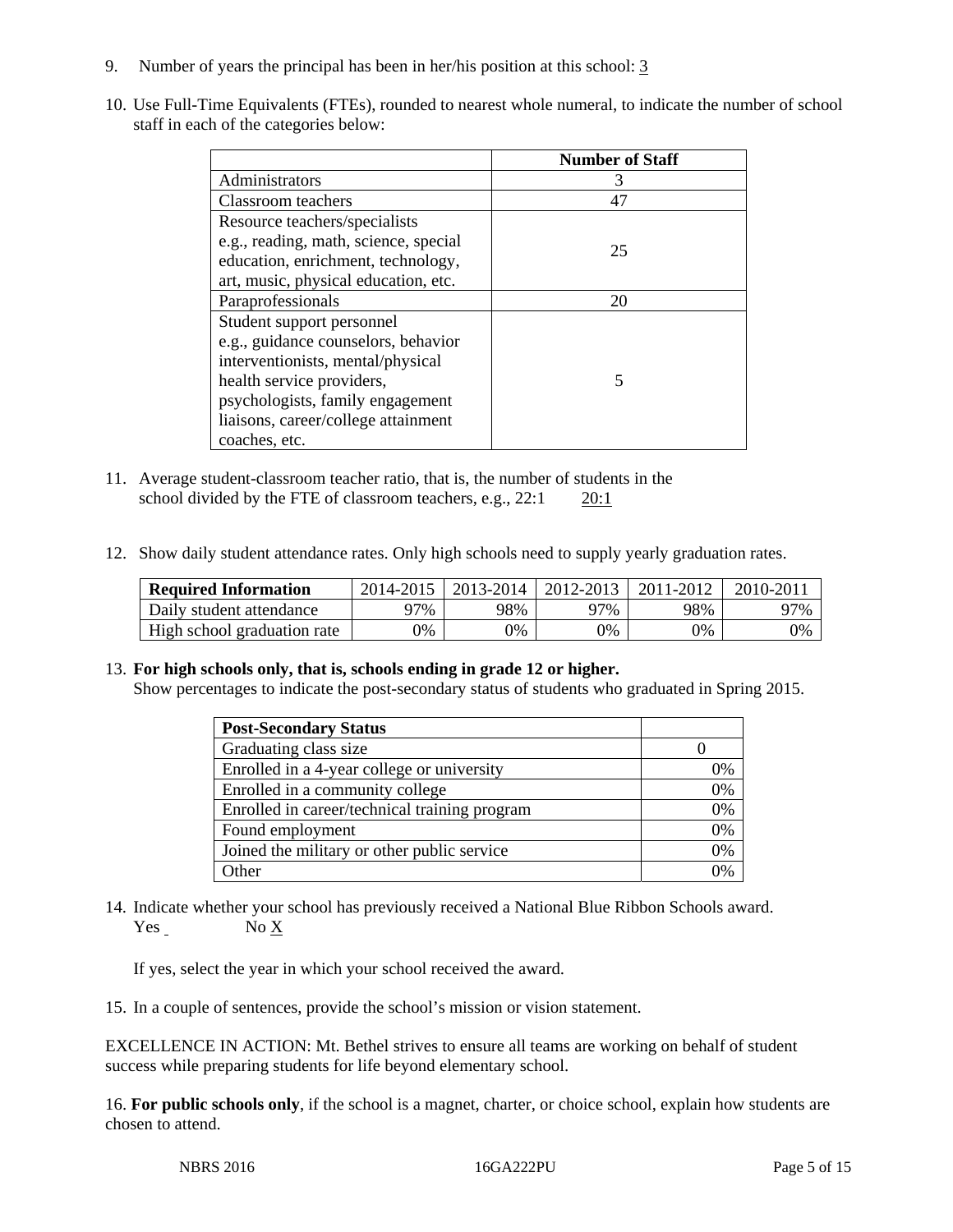# PART III – SUMMARY

Mt. Bethel is a public elementary school serving Kindergarten through Fifth Grade students in Eastern Cobb County, Georgia. Our community is nestled in a suburban area a short commute from downtown Atlanta. We feel fortunate to teach students who we believe are the best raw material on the planet: high-achieving kids, with over one-third of our students qualifying for gifted services. Parents set high expectations for students, teachers, and the community and are actively involved – donating the resources of time, energy, and financial support in abundance. Our community is stable with a low transiency rate. Teachers continually seek opportunities for professional learning and engage in ongoing school-based professional learning, attend district-level trainings, and regularly attend national seminars.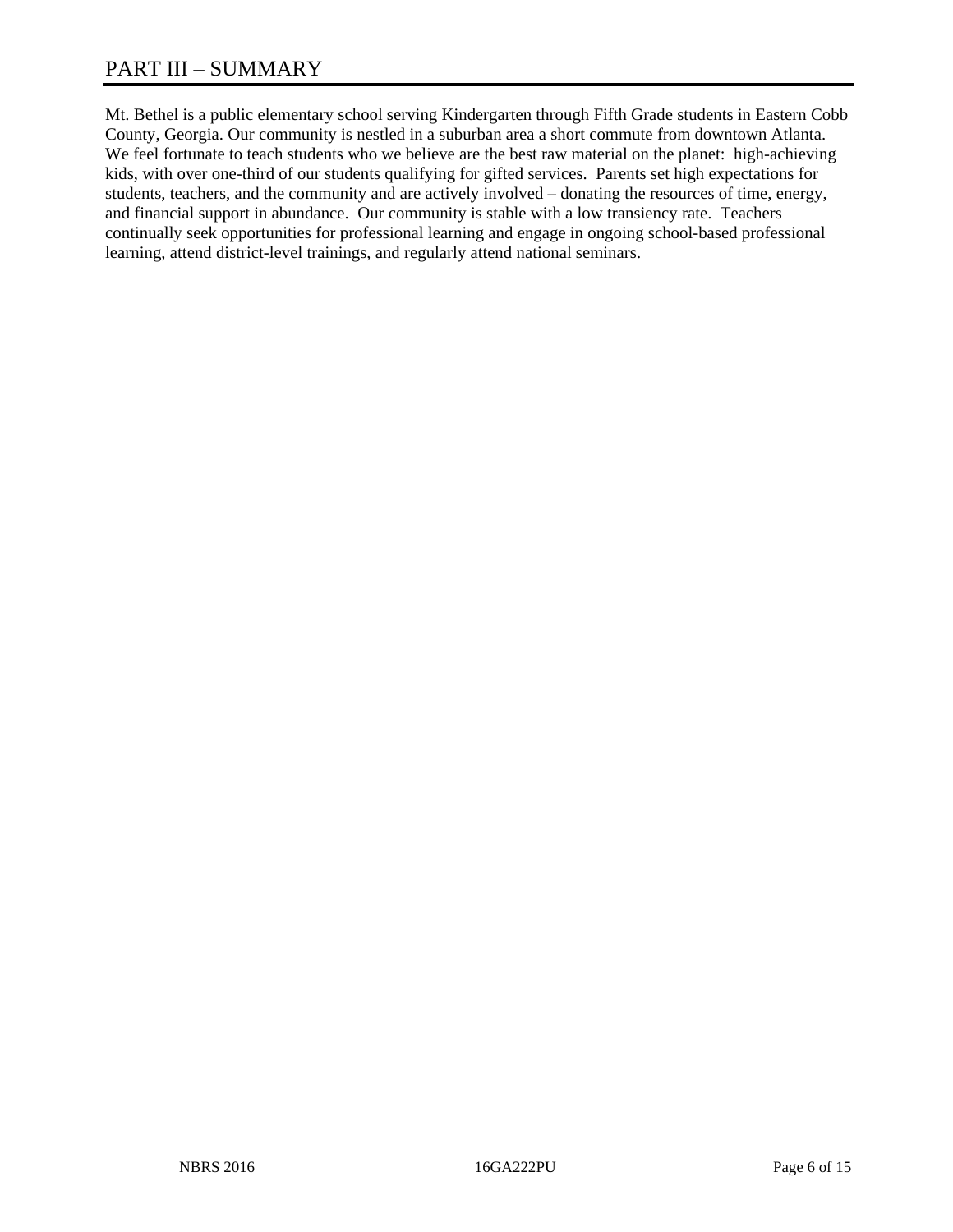Mt. Bethel Elementary strives to continually provide opportunities for students to develop a variety of skills. Not only are academic skills continually assessed and analyzed for ways to improve, but opportunities to develop skills in fine arts, physical education, and citizenship are also provided. We believe that a wellbalanced education allows students to truly become the leaders of tomorrow.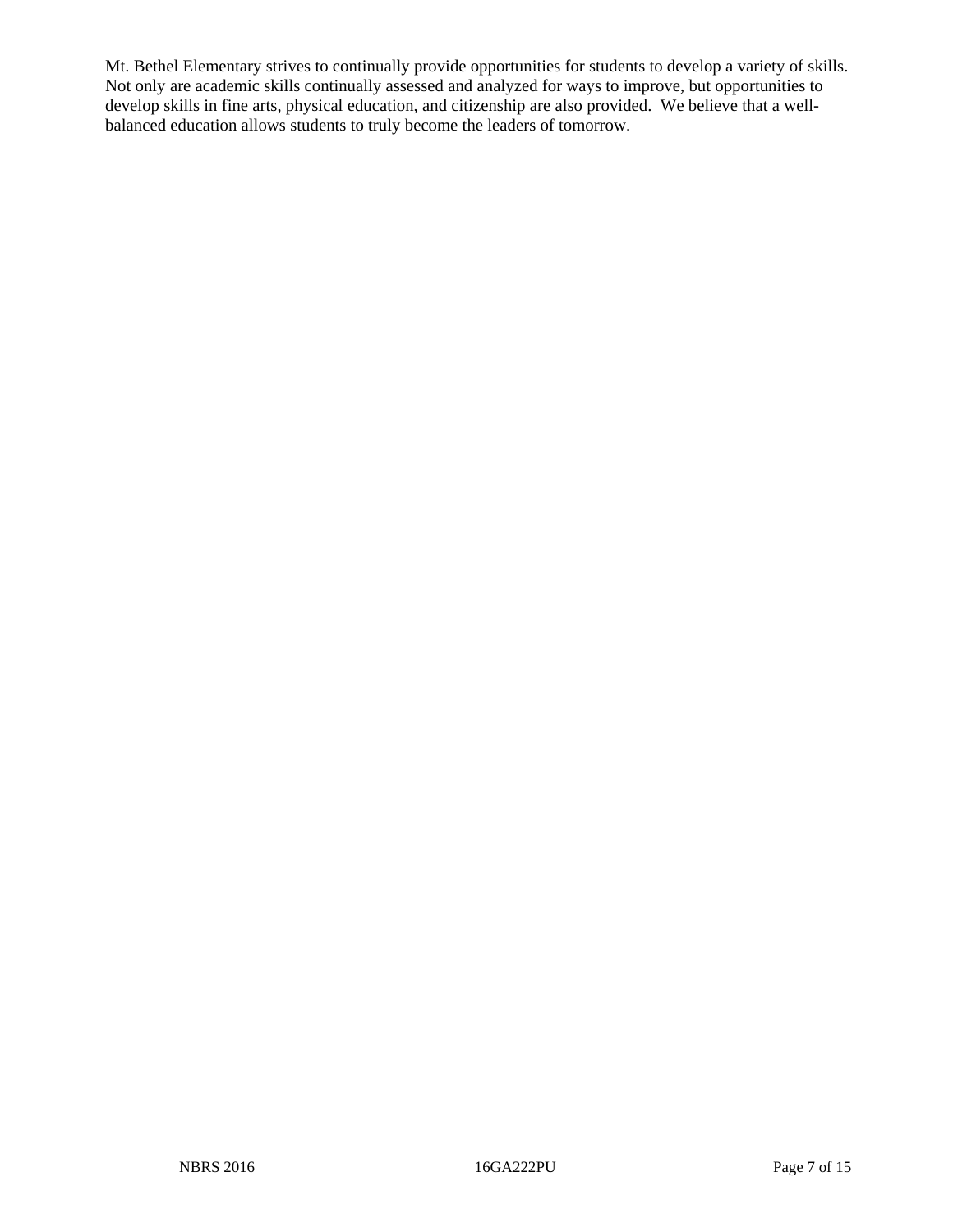# 1. Core Curriculum:

We have a unique challenge at Mt. Bethel and our essential question is: How do we provide rigorous education to high-achieving students and ensure that students performing above grade level are progressing?

Our school improvement efforts led us to return to focus on the most fundamental skill required for school success: literacy. Our teachers have adopted a common language and framework through instruction with the Workshop model for Balanced Literacy – built on best practices, effective frameworks, and researchbased strategies. The Workshop Model begins daily with a mini-lesson where direct instruction to the entire class occurs. Then the students read independently and practice the skill learned in the mini-lesson while teachers pull strategy groups or conference individually with students. The data taken during small group instruction drives the pacing of the lessons to come. Writing is also taught through the workshop model, with direct instruction, guided practice, clear modeling, adequate time to write, conferences and strategy groups, and sharing/authors' celebrations.

Math instruction is provided through a balanced framework that includes application and problem solving where students solve problems with the use of models and explanations, solve and analyze performance tasks for understanding, and apply solutions toward problem based learning. Additionally, mathematics foundational skills are explicitly taught and students regularly use manipulatives, software and technology, they understand concepts through models, simulations, and real-world examples. Students represent concepts in multiple ways – visually with pictures, graphics, tables, numbers, and symbols. A major shift that has occurred in mathematics instruction over the past several years is the increase in the amount of writing required in math and students becoming more accountable and challenged by having to explain their thinking.

Science and science literacy are taught through hands-on methods and experiments in conjunction with nonfiction text. Because science is critical to careers and the critical thinking is so necessary for student skill-sets, our Foundation funds materials and personnel to man a science lab. Students receive a double-dip of science instruction and are provided with additional opportunities to utilize the scientific method and problem-solve. We host an annual Science Fair with participation of approximately 350 students in grades Kindergarten through Five where students create projects that demonstrate deep thinking.

Social Studies is used as an opportunity to ensure all students exposure and engagement with history, geography, politics, and economics. The foundational level of social studies instruction begins in Kindergarten with exploration of our country's patriotic symbols and progresses to deep instruction in civics and history. Students have frequent opportunities to be immersed in social studies content through simulations such as Immigration Day where each fifth grader becomes a character from history (often from their own family lineage) and must navigate through each of the stations without being deported. Students engage in debate and state opinions.

Standards are extended beyond the core curriculum classroom into specials areas and even beyond the school day where students engage in curricular opportunities through Odyssey of the Mind, Science Olympiad, STEM-based after school clubs, and as peer tutors during our After School Program.

In order to address the needs of students performing below grade level, we provide support through the Early Intervention Program in Math and English Language Arts. Additionally, we have strong special education support available through co-teaching at every grade level and small group instruction for students who are two or more academic levels behind.

Our professional school counselors facilitate a structured Response to Intervention Program and work in tandem with our special education department, school psychologist, and social worker to remove barriers to learning and identify specific learning disabilities. In order to better equip our teachers with methodology and research-based practices we will train all of our primary grade teachers in the Orton-Gillingham multi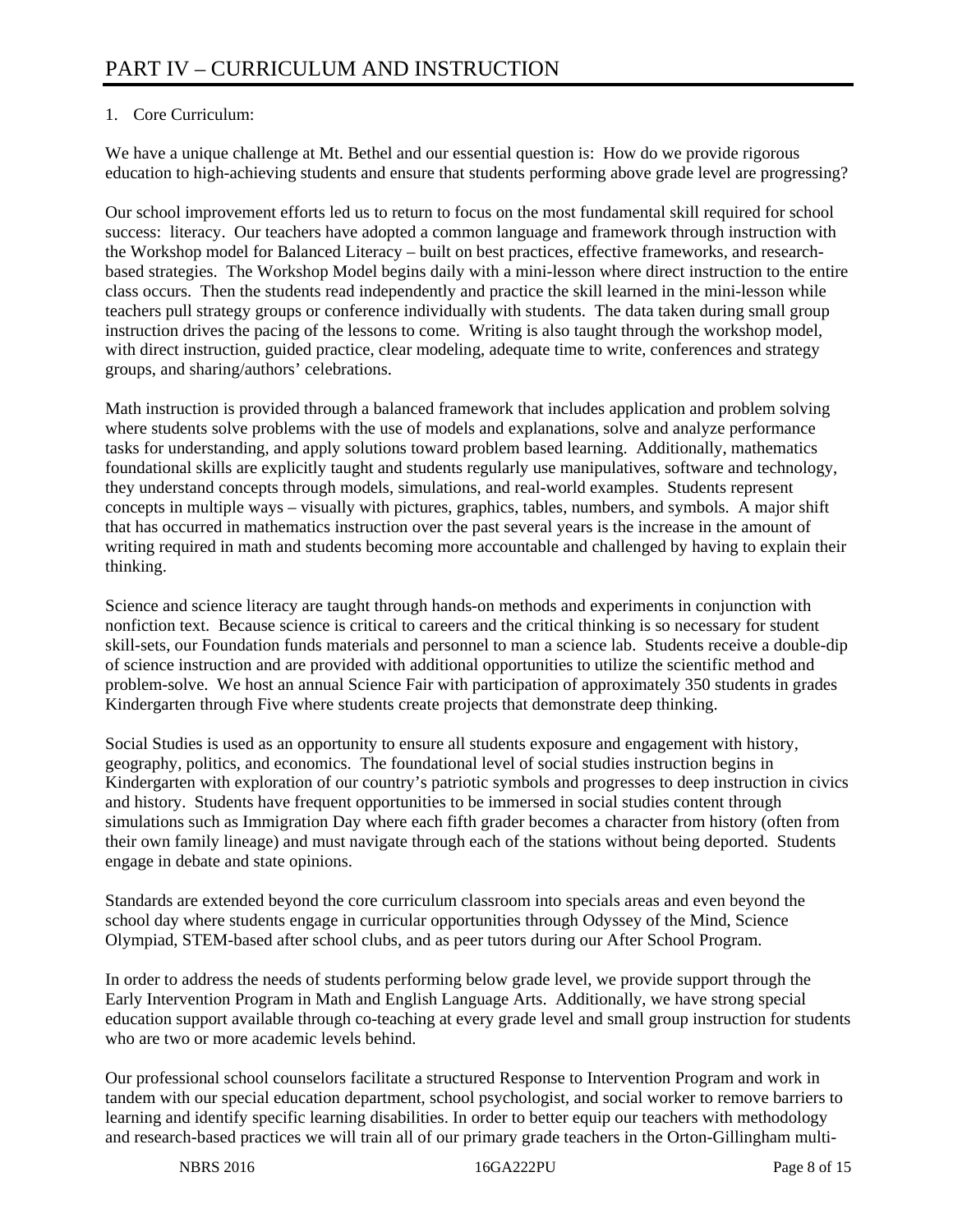sensory approach to reading and phonics instruction. This year-long professional learning and coaching will become Mt. Bethel's phonics and spelling program and teachers will learn how to use this methodology for remediation and extend learning.

Students performing above grade level may be served through our Target Advanced Learning Program. In intermediate grades, an ALP teacher facilitated intense collaboration in literacy. For the 2016-17 school year, over 20 of our staff will undergo training to become Gifted Endorsed – so that we increase opportunity to engage in higher order thinking skills.

Our goal is to provide our students with a strong foundation to ensure our vision of EXCELLENCE IN ACTION.

2. Other Curriculum Areas:

Mt. Bethel is committed to educating the whole child and has an exemplary Fine Arts, Technology, and PE curriculum.

Fine Arts during the school day include visual arts and music. Every student at Mt. Bethel is involved in Art and Music class in the specials rotation.

During Art, Kindergarten through fifth graders participate in multiple mediums, from clay to drawing/painting, to creating multi-media projects. Our art teacher believes that creativity is most effective within a format or boundary, so she guides students to approach most art projects as problem solving experiences. Technology is an integral part of the art room where many lessons are presented with a "flipped" approach allowing the art teacher to focus more class time on hands-on guidance. Academic subjects are constantly being reinforced during art. Creation is the highest level of learning, and art is the thread that links all academic subjects into personal lives. Students receive art instruction once every eight days.

During Music, Kindergarten through fifth graders receive engaging curriculum with a high level of connectivity between music and core academic subjects. Music learning is related back to classroom studies through text and lyrics. Students have time to engage with a variety of instruments: Orff, Dalcroze, drumming, Kodaly, and the recorder. They learn how to read and compose music, frequently pair music with kinesthetic movement, and receive instruction in music theory and history. In addition to participation during music class, our music teacher offers guitar club, the IMPACT Performance Group, Composer Society, and in two annual plays through a drama musical performance group. Students receive music instruction once every eight days.

Additional performances from community performers are scheduled four to six times per year and include topics of great student interest that also integrate with our arts or PE curriculum.

Mt. Bethel PE is unique for many reasons. One advantage we have is that we employ three PE specialists who work together to achieve the same goal of students learning to enjoy movement through multi-faceted activities. The PE program is designed and implemented to impart knowledge regarding the benefits of physical activity. The goal is that Mt. Bethel students will value physical activity and its contribution to a healthy lifestyle. Students receive PE instruction every-other day. Over a decade ago, the PE staff saw the need to extend opportunities for physical activity beyond the allotted 45 minutes during specials. They created morning clubs, and students can choose daily to attend one or all of the clubs offered before the bell rings to start the school day. Clubs include: Beginning Unicycling; Advanced Unicylcling; Jump Rope; and Juggling. Staff also offers "Spark," a monitored running time before the bell to get cardio exercise before the academic day begins.

Technology and computer training is viewed to be so important at our school that it has been funded by parent donations through our Foundation within the specials rotation so every child receives formalized computer training. Our parents also fund a person to provide tech support all day every day on campus. Mt. Bethel has a 3-prong approach to technology. First, basic skill sets in specific software are taught along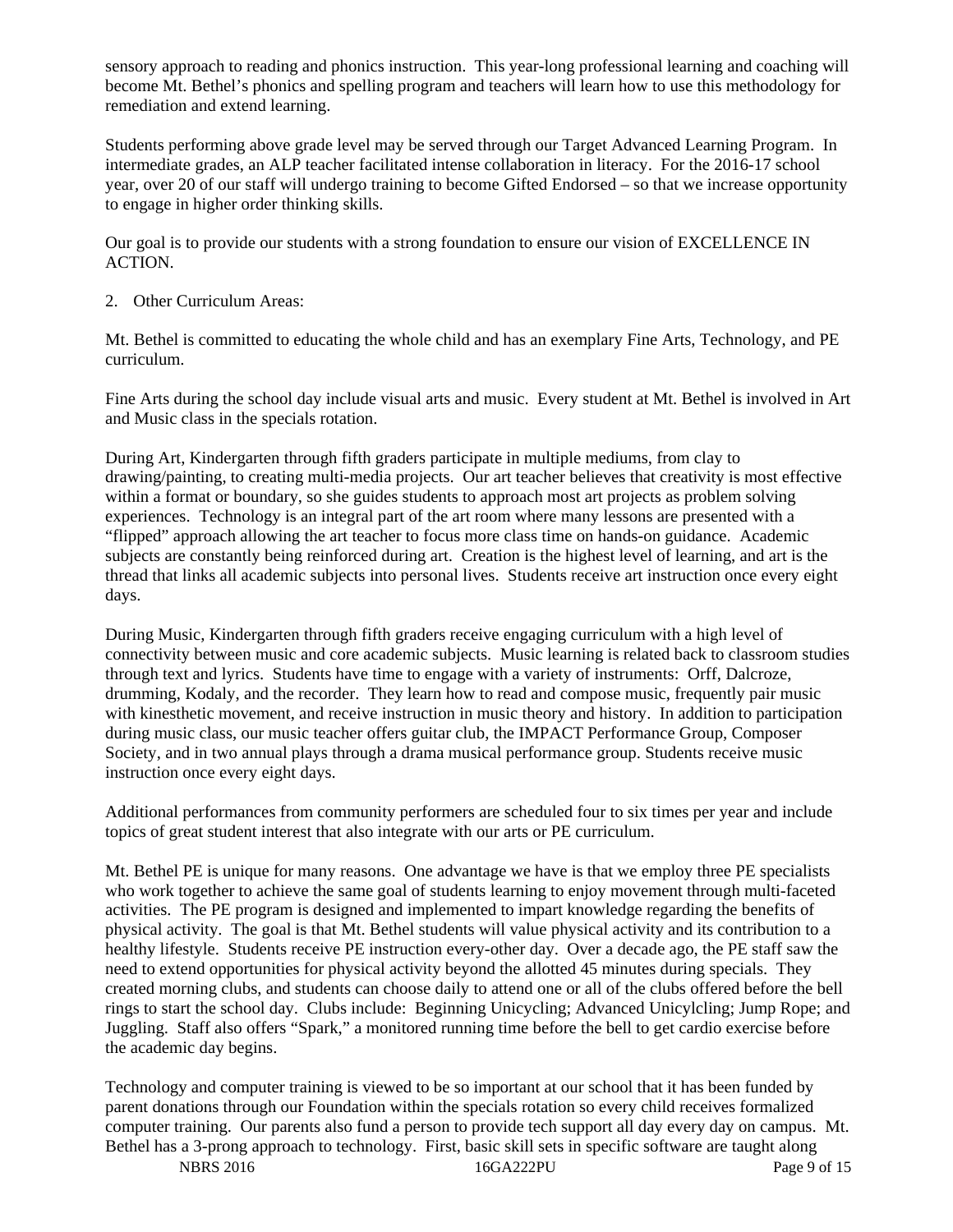with keyboard proficiency. Second, advanced skills and specialized applications are taught by the Media Specialist. Third, extension opportunities are provided by our Technology Specialist through participation in the Hour of Code, digital assessments, and classroom performance based project support.

During the 2016-17 school year, we will add a position to our specialist lineup. We will add a STEM Lab with a certified teacher to focus on Science, Technology, Engineering, and Math. In the primary grades, she will implement Rokenbok's Engineering curriculum. In the intermediate grades, the focus will be on problem solving through engineering and real-world application of math.

We will revamp our schedule to adopt a more "block scheduling" methodology in the coming school year to ensure less time between students attending Art, Music, Technology, and STEM. We hope to see increased engagement and time to master and explore content.

3. Instructional Methods and Interventions:

Each of these interventions below is based on needs assessment data or academic data. These are supports above-and-beyond the differentiation that takes place in every classroom every day – particularly in the areas of English Language Arts and Math.

Students who score below grade level in Reading, Writing, or Math may be served by our Early Intervention Program (EIP). EIP may take place in a small-group setting where the students work with a highly-trained teacher who implements a multi-sensory approach to instruction. EIP students may also be served in a reduced class size model where they have more time designated for direct or small group instruction. Our goal is to identify areas of required support early and provide maximum support and scaffolding for student success. Typically, 50 students qualify for EIP services in Kindergarten and about 5 qualify in fifth grade. We believe that this support at the beginning of a student's academic career is effective.

We have a team of three professional school counselors who provide bi-weekly lessons to all K-5 students that support the ASCA Mindsets and Behaviors for student success. This includes direct instruction in strategies, self-management skills, and social skills. In addition, they provide small group instruction focused on study skills, impulse control, family changes, social skills, and self-regulation. Our counselors work closely with teachers as they move students through the RTI/Response to Intervention process and determine interventions to increase success.

Mt. Bethel has a large special education population and is home to five low-incidence special education units along with nine additional special education teachers who serve Kindergarten through Fifth Grade students. Students who qualify for special education receive services and specialized instruction to meet specific needs, whether it is a specific learning disability, an emotional behavioral disorder, or mild/moderate intellectual deficiency. Our Support and Service Administrator works closely with these teachers and coordinates time with trainers, support personnel, and district coaches to assist in providing the best support through specialized programs, assistive technology, or increasing visuals.

Students at-risk of failing state-mandated gateway tests are tutored by veteran and retired teachers during the school day so they receive a double-dip of instruction in their area of weakness. This intensive tutoring takes place prior to testing. This is a new method we began this year and we are anxious to monitor its success.

4. Assessment for Instruction and Learning and Sharing Assessment Results:

Our school has a unique challenge. High achieving students often have difficulty demonstrating growth on standardized tests . With the increased emphasis on growth over achievement, our school has had to take a much closer look at multiple data points to ensure our students continue on a path of continued improvement. We analyze, disaggregate, and utilize multiple forms of data. This data analysis has been the catalyst to implement a more comprehensive reading program for our students and to seek opportunities for teachers to extend student proficiency so they can continue to show growth.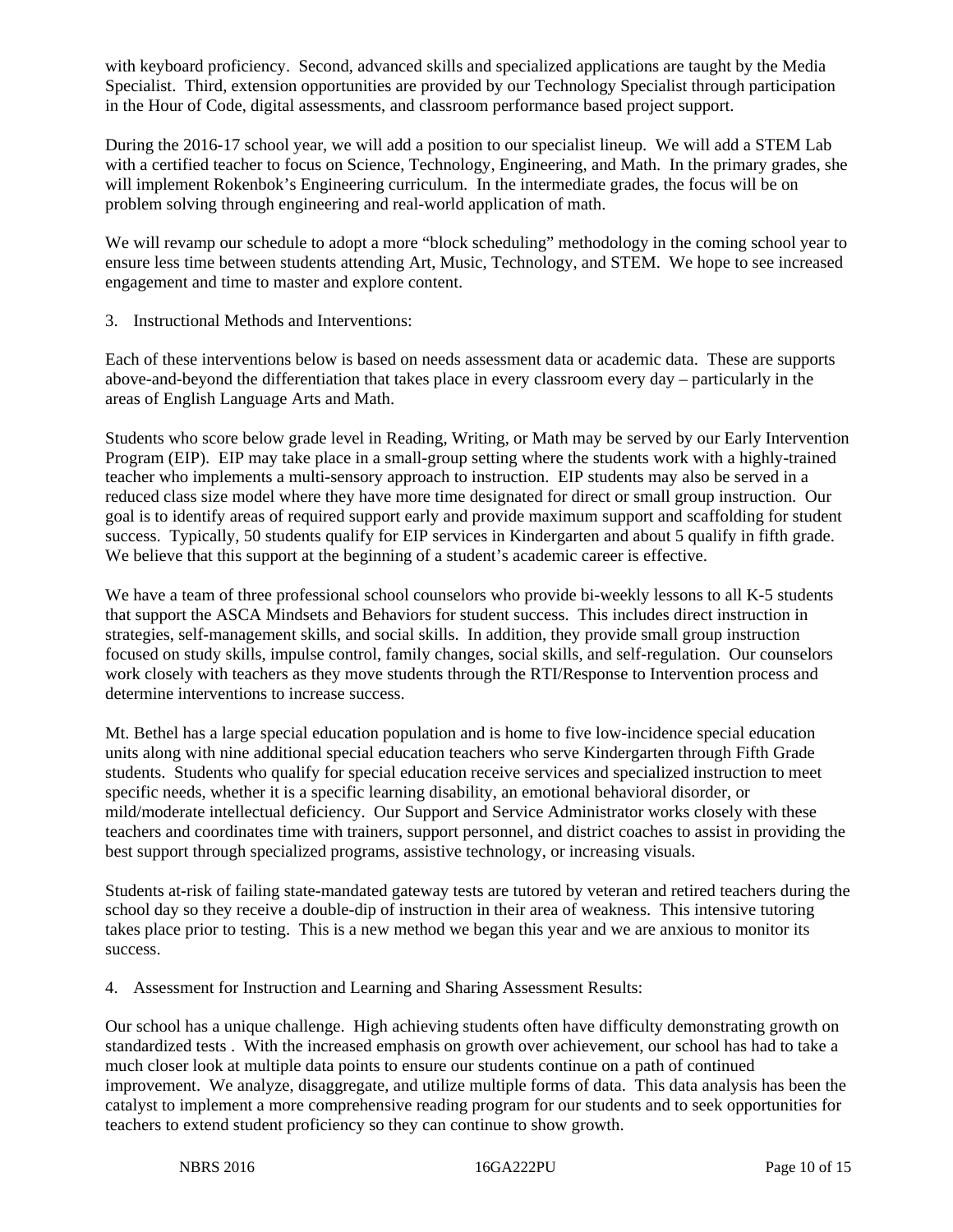#### Norm Referenced Tests:

In First and Third Grades, we administer the Cognitive Abilities Test (CogAT), and in Third and Fifth Grades, we administer the Iowa Test. These tests are used as a component to gifted eligibility as well as to predict who may not pass the End of Grade Test. We provide tutoring for third and fifth graders who may fail, and notify parents. We compare individual third grade to fifth grade scores to predict the Student Growth Percentiles and if there is regression or no growth shown, we write a plan to address the need for that student. This is particularly helpful with our high achieving students.

#### Criterion Referenced Tests:

Annually, third through fifth graders take the Georgia Milestones End of Grade Test. This criterion referenced test measures how well students have comprehended the curriculum that was taught. This test is used as a "gateway" test for automatic promotion to the next grade level. Teachers use these results to determine student grouping, to create action plans for student growth, and to identify personal strengths and weaknesses in their instruction and then amend the following year.

#### Formative Assessments:

Routinely, teachers administer a variety of computer-based, paper-pencil based, and face-to-face academic formative assessments. These assessments are used to group students for differentiation purposes, to plan next steps in instruction, to pace curriculum, and to gauge student growth.

#### Summative Assessments:

In order to track growth and proficiency, staff routinely administer common summative assessments. These scores are reported to parents via an electronic grade book and quarterly report cards. Parents receive weekly feedback through graded work – often including summative assessments. They receive formal progress reports at the 4 ½ week mark and report cards every 9 weeks.

We have a district-wide conference week once annually, but parents often request conferences more frequently. We communicate school-wide scores through monthly newsletters, articles posted on the website, and parent meetings.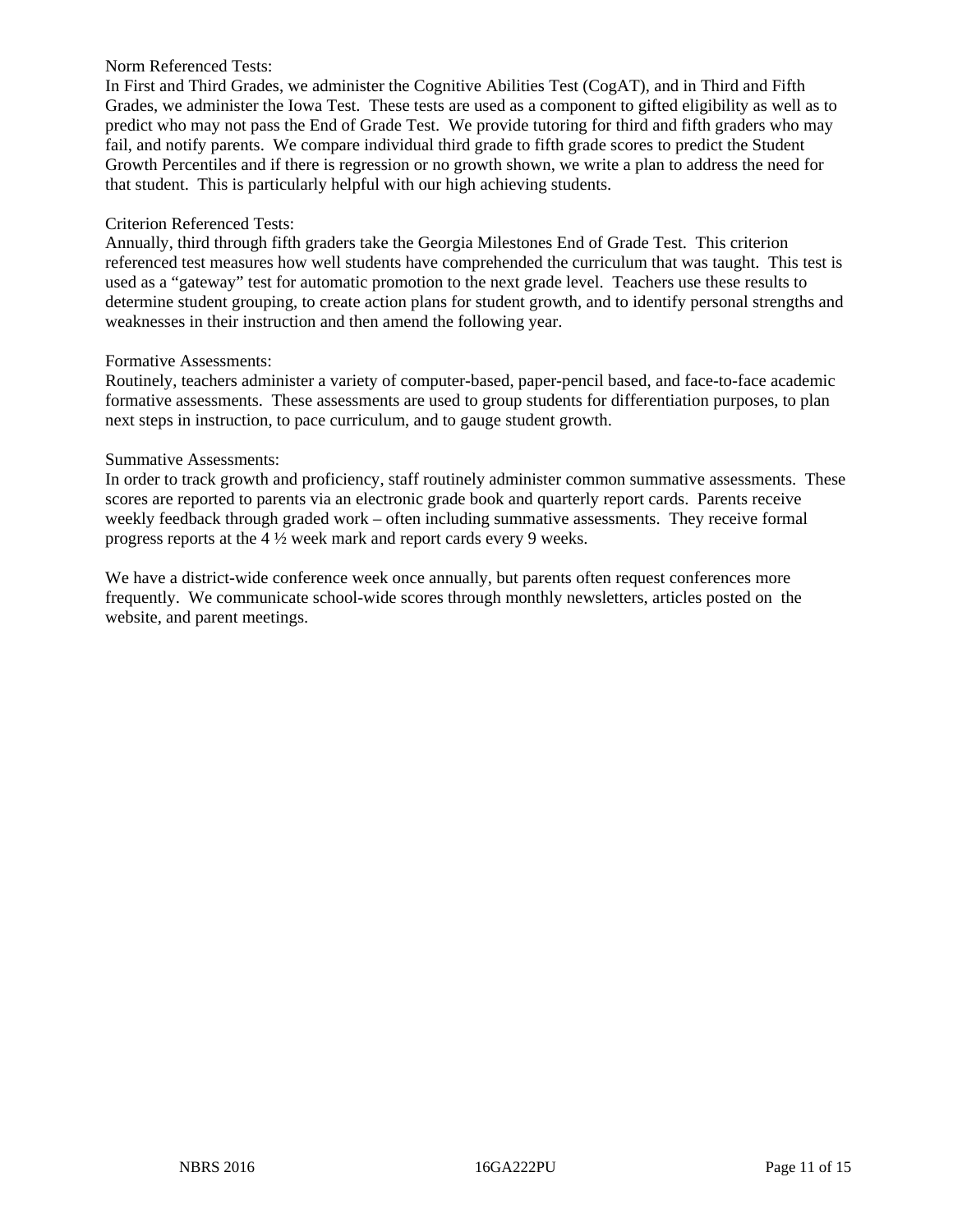## 1. School Climate/Culture:

The Mt. Bethel climate has been described by faculty and staff as supportive, professional, energetic, family friendly and celebratory. Students arrive at school happy and ready to learn knowing they are in a good place because they see leaders, teachers and staff smiling, engaged with each other and with their students.

Student needs always come first and our kids know that everything we do is based on our belief that we always do what is right for our students. Students are engaged through high energy lessons, technology, field trips and special events. Our focus on literacy and Read Across America provided the basis for several teachers to perform their favorite story books, in character, for all students to broaden their love of reading.

Academic needs are met through special education, Early Intervention Program and in school tutoring provided by retired Mt. Bethel teachers. Our counselors hold class meetings and classroom lessons. They also provide groups for study skills, students of divorced families and Lunch Bunch among others. Lunch Bunch helps our socially struggling students to feel good about themselves. They invite another student or two to join them for lunch with an adult facilitator who helps guide the student through the social encounter. Self-worth, self-respect and personal responsibility are stressed as well as the need to be understanding, thoughtful and supportive to others. Students are reminded they are in a safe place where they can always ask for help of any kind.

Our teachers are committed to our vision, "Excellence in Action;" seeking excellence from themselves and their students. Professional development, team building activities and celebratory events bring our teachers and support staff together both professionally and personally. Each grade level has monthly planning sessions for professional development and collaboration while volunteers take students to lunch and specials. We celebrate engagements, weddings and new babies through showers. Meals, gifts, cards and letters provide support for those who are bereaved or experiencing personal illness. We value the whole person and know that a supported, happy teacher helps us help students reach their maximum potential.

The supportive, caring environment encourages innovation from our teachers and allows our students to take academic risks knowing they are in a positive, safe school. Students and teachers push themselves to be the best they can because of the trust that exists. Mt. Bethel is a large school but, within our walls we are a family.

2. Engaging Families and Community:

Mount Bethel Elementary PTA and administration support all six of the national standards for PTA Family and School Partnerships with excitement and commitment. Creating a well-rounded environment for our parents, our community, and our students and teachers is a substantial aspect of what makes Mt. Bethel special. The PTA continually works with the administration with the purpose and intention to provide the best environment for our students and supporting their educational success.

Examples of successful engagement at Mt. Bethel within the context of reach of the national PTA Standards:

Standard 1: Welcoming all families into the school community:

Class list posting with PTA on hand with popsicles and answers to questions takes place the night before Meet and Greet. Students and parents arrive to Meet and Greet to meet new friends and greet their teachers. We hold Welcome Coffees, Principal Chats, an Art Show, host performances, facilitate a Cultural Celebrations of the World night, and ensure opportunities at different times in the day for parents to engage in the community.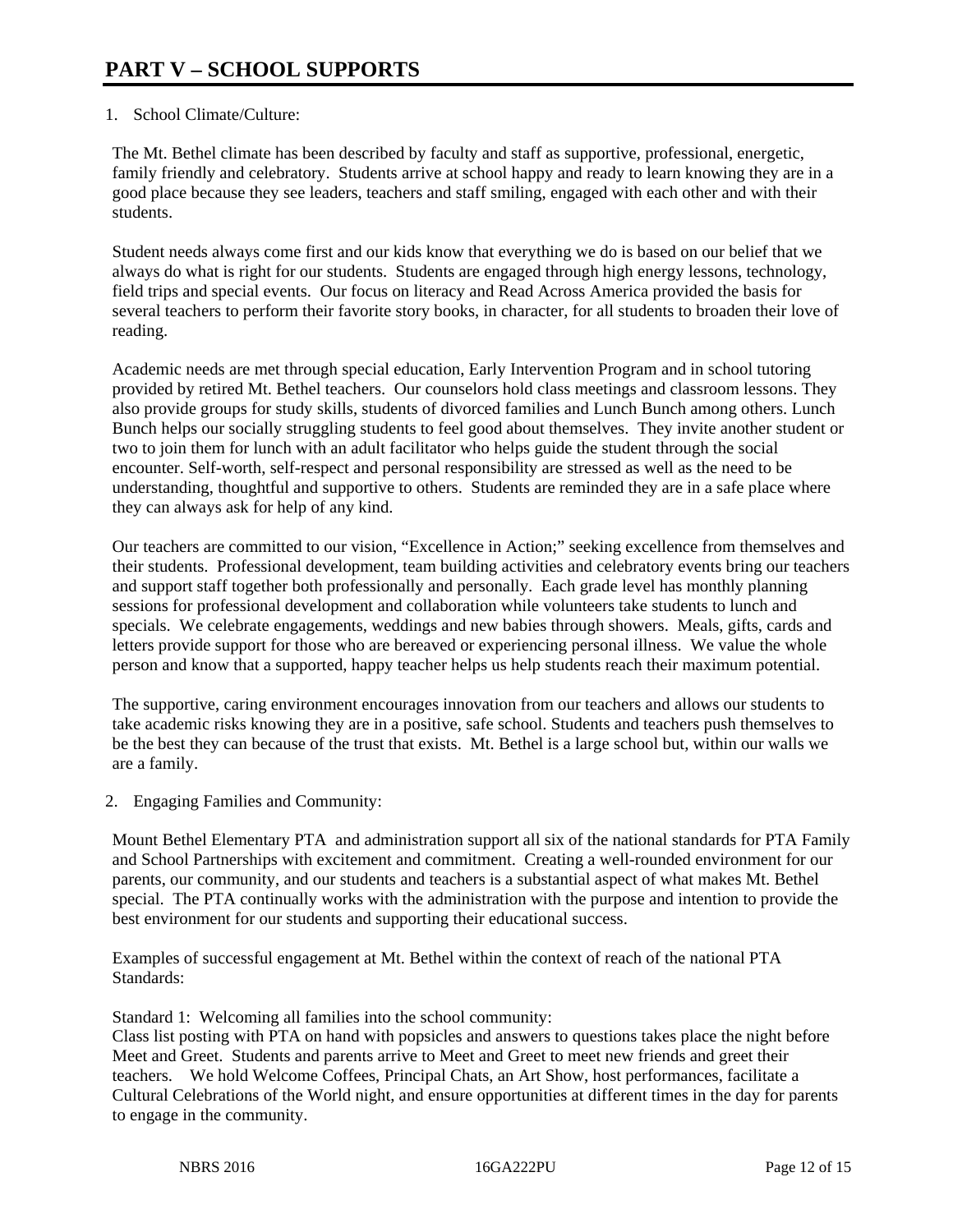#### Standard 2: Communicating Effectively:

Our population has expressed that they prefer digital communication, and we try to leverage multiple forms of digital communication. The school maintains a multi-media regularly updated website and the principal and staff maintain individual blogs. The school also utilizes Blackboard Connect and Twitter when communication needs to be distributed quickly. Our PTA maintains a blog, Facebook, room parent direct communication, and the Membership Toolkit – a one-stop shop for all things PTA. In addition, a Sunday night eMinder is distributed weekly and monthly and the school publishes a comprehensive newsletter called The Bugle. A school directory is published annually and has recently expanded entries to include business members.

#### Standard 3: Supporting Student Success:

Our main fund-raiser for PTA is the Sail Into Reading Read-a-thon which funds a large portion of the PTA's Student Enrichment portion of the budget. Students participate in Challenger Publishing – becoming published authors and working through the entire writing process. Arts enrichment and an innovative arts enrichment website were created this year, providing parents and students opportunities to engage in the arts.

#### Standard 4: Speaking Up for Every Child

Our school has hosted and participated in multiple education forums in order to ensure that our community is aware of legislative priorities that may impact public education.

#### Standard 5: Sharing Power

This year, we have increased partnerships with businesses through a mutually-beneficial Treasured Partners Program. Businesses donate goods, services, and financial backing and the school provides advertising. Teams have input in all critical decision-making at the school, and parents have input through our PTA, Foundation, and School Council.

#### Standard 6: Collaborating with the Community

Mt. Bethel has many opportunities to partner with neighboring sister schools. This partnership has provided others with assistance in multiple forms. We also have an active Community Outreach program and an active Partners in Education Program.

Through strong and genuine collaboration, we continue to strive for family engagement and student success to enrich our school.

### 3. Professional Development:

As budgets grow continually tighter, our school strives to ensure that our teachers have all the tools needed to ensure EXCELLENCE IN ACTION. We work with our PTA, Foundation, and write grants on a regular basis to provide training opportunities for our teachers. Our focus will continue to be to strengthen the foundations of learning to prepare for innovation through purposeful implementation of Readers' Workshop.

During the 2015-16 school year, we began a school wide implementation of the Reader's Workshop Model. Through partnership with a neighboring school, we were able to bring Columbia Teachers' College Readers' Workshop experts to our school for a week-long in-depth training. Following that training, all teachers have received two hours of monthly focused instruction and coaching from an academic coach employed half-time by our school. Release time is made possible through Trained Parent Volunteer Substitutes. In order to closely monitor the implementation of Readers' Workshop, staff received four ten minute walkthrough evaluations and two thirty minute formative observation assessments. We have found that our teachers are implementing Readers' Workshop with consistency and fidelity, that the opportunities for students to engage in higher order thinking skills has increased, and our teachers are feeling empowered with their instructional practices.

The focus for the 2016-17 school year will be implementation of Orton-Gillingham methodology in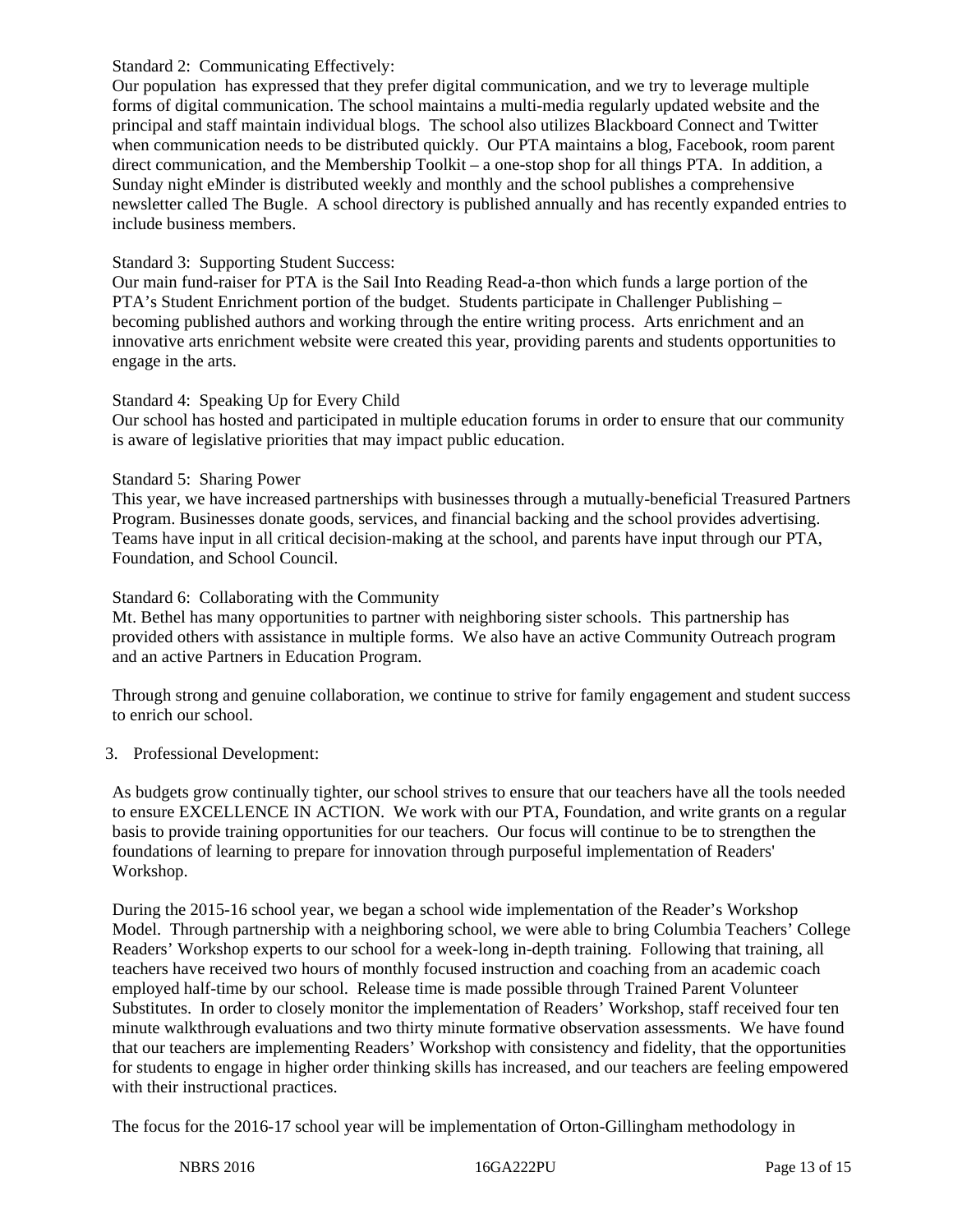primary grades. This will be a year-long course with coaching. The expectation will be that our school adopts a multi-sensory approach to teaching phonics.

Additionally, we will offer a year-long graduate-level course for 20 or more staff members to become Gifted-Endorsed. This graduate-level course is based in the theory and practice of teaching students who are high-achievers. We expect the training to benefit all students in enhancing their depth of knowledge.

We also have a strong emphasis on professional development in the field of instructional technology and have a technology expert on campus frequently to provide drop-in scaffolding to staff as they practice using new pieces of hardware and new software programs.

The District and Mt. Bethel's vision for professional learning are directly aligned. Cobb County School District recently published the balanced frameworks for literacy and math, and our practices at the local school are directly aligned to the District's goals.

#### 4. School Leadership:

Mt. Bethel is a large school, and in turn, is fortunate to have a large and experienced leadership team. We strive to promote an atmosphere of purpose, intention, fun, and family. The administrative leadership team consists of a principal, two assistant principals, a support and service administrator, and a half-time school leadership intern.